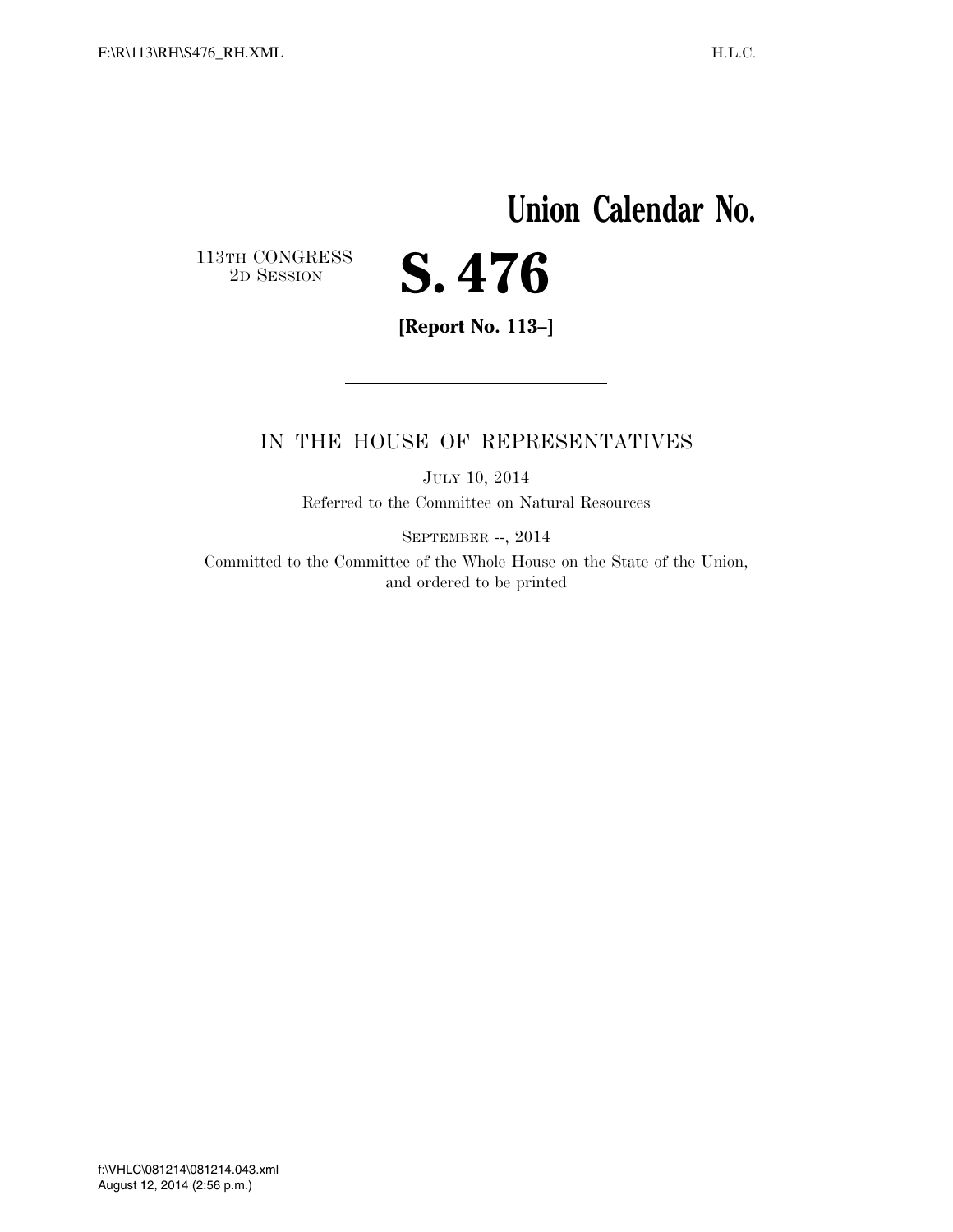## **A BILL**

To amend the Chesapeake and Ohio Canal Development Act to extend to the Chesapeake and Ohio Canal National Historical Park Commission.